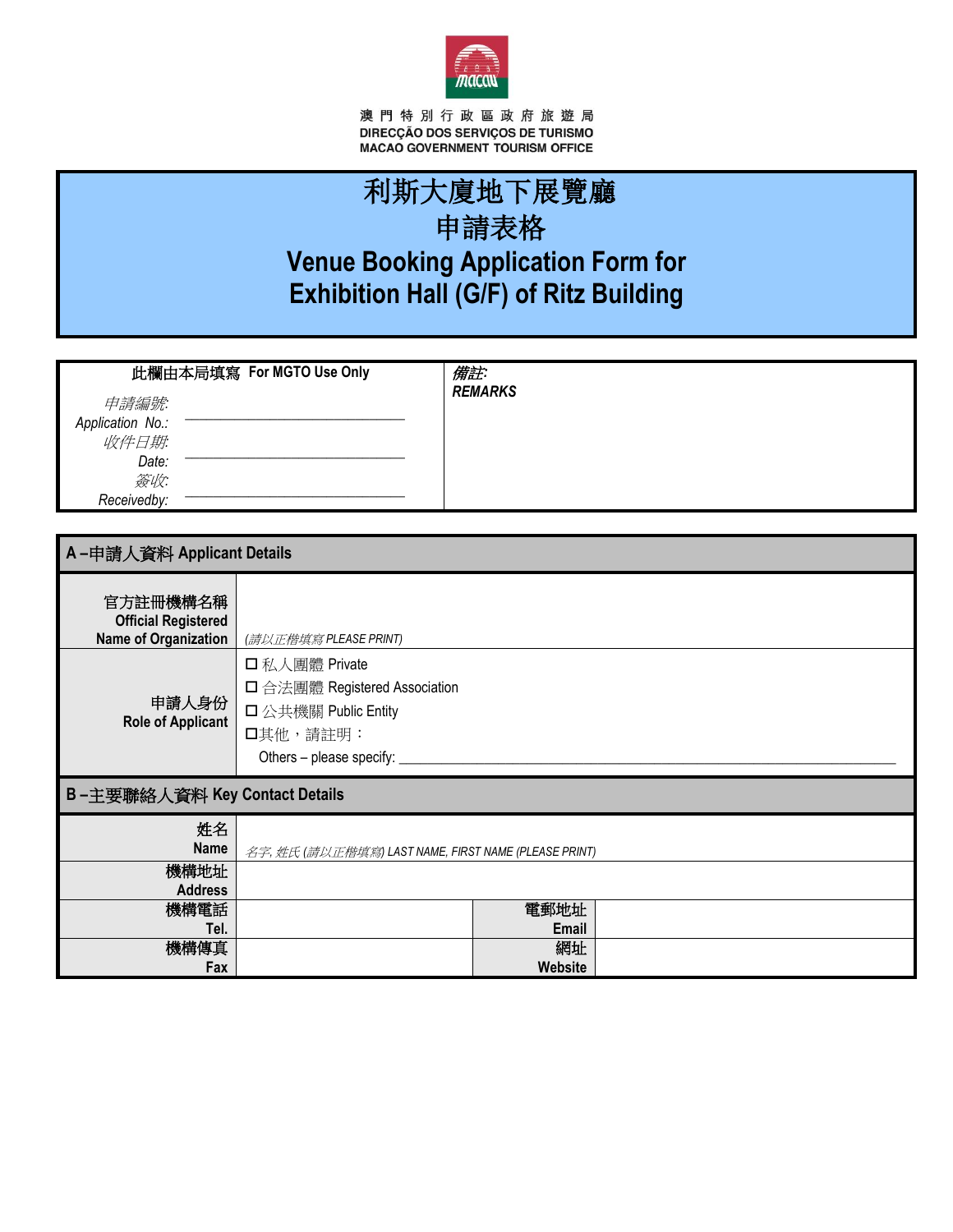

# 澳 門 特 別 行 政 區 政 府 旅 遊 局<br>DIRECÇÃO DOS SERVIÇOS DE TURISMO<br>MACAO GOVERNMENT TOURISM OFFICE

| C-活動資料 Event Details                                                                                                |                                                                                                                                                              |                                                    |                                                                                                                                |                                                                                      |
|---------------------------------------------------------------------------------------------------------------------|--------------------------------------------------------------------------------------------------------------------------------------------------------------|----------------------------------------------------|--------------------------------------------------------------------------------------------------------------------------------|--------------------------------------------------------------------------------------|
| 活動名稱<br><b>Event Name</b>                                                                                           | 請以中文/ 葡文/英文正楷填寫) (PLEASE PRINT IN CHINESE / PORTUGUESE / ENGLISH)                                                                                            |                                                    |                                                                                                                                |                                                                                      |
| 活動性質<br><b>Event Nature</b><br>(多項選擇<br><b>Multiple Selection</b> )                                                 | 口本地性 Local<br>□ 地區性 Regional<br>□ 國際性 International<br>□ 學術性 Educational<br>□ 推廣 / 宣傳 Promotional<br>□ 非牟利 Non-Profit<br>口其他,請註明:<br>Other - please specify: | 活動類型<br><b>Event Type</b>                          | □展覽 Exhibition<br>口其他,請註明:<br>Other - please specify:                                                                          |                                                                                      |
| 活動日期<br><b>Event Date</b>                                                                                           | 至<br>由<br>From(DD/MM/YYYY)To(DD/MM/YYYY)                                                                                                                     | 活動時間<br><b>Time of Event</b>                       | 由主军主<br>From(hh:mm)To(hh:mm)                                                                                                   |                                                                                      |
| 進場日期<br><b>Set-Up Date</b>                                                                                          | 由 / / 至<br>From(DD/MM/YYYY)To(DD/MM/YYYY)                                                                                                                    | 進場時間<br><b>Time of Set-Up</b>                      | 由___: 至__:<br>From(hh:mm)To(hh:mm)                                                                                             |                                                                                      |
| 撤場日期<br><b>Dismantle Date</b>                                                                                       | 至<br>由 / /<br>From(DD/MM/YYYY)To(DD/MM/YYYY)                                                                                                                 | 撤場時間<br><b>Time of Dismantle</b>                   | 由___:__至_<br>From(hh:mm)To(hh:mm)                                                                                              |                                                                                      |
| 預計參加人數<br><b>Estimated No.</b><br>of Participants                                                                   |                                                                                                                                                              | 合辦 Co-Organizer<br>協辦 Collaborator<br>贊助單位 Sponsor |                                                                                                                                |                                                                                      |
| D-場地設置 Venue Setting                                                                                                |                                                                                                                                                              |                                                    |                                                                                                                                |                                                                                      |
| 音響系統<br><b>Sound System</b>                                                                                         | □1支咪連咪座<br>1 microphone with stand<br>□2支咪連咪座<br>2 microphones with stand                                                                                    | 展版件數<br>No. of Partition                           | $\Box$ 1 <sup><math>#</math></sup> 1 pc<br>$\Box$ 2 <sup><math>#</math></sup> 2 pcs<br>$\Box$ 3 $\#$ 3pcs<br>$\Box$ 4 $#$ 4pcs | $\Box$ 5 (# 5 pcs<br>$\Box$ 6 (# 6 pcs<br>$\square$ 7 (# 7pcs<br>$\Box$ 8 $\#$ 8 pcs |
| 摺椅數目<br><b>Folding Chairs</b>                                                                                       | 1至10張以内<br>1 to 10 only                                                                                                                                      | 摺枱數目<br><b>Folding Tables</b>                      |                                                                                                                                | 1至2張以内<br>1 to 2 only                                                                |
| 其他,請註明<br>Others (Please state)<br>利斯大厦是否具備及是否批准方可作實<br>Subject to availability and approval from the Ritz Building |                                                                                                                                                              |                                                    |                                                                                                                                |                                                                                      |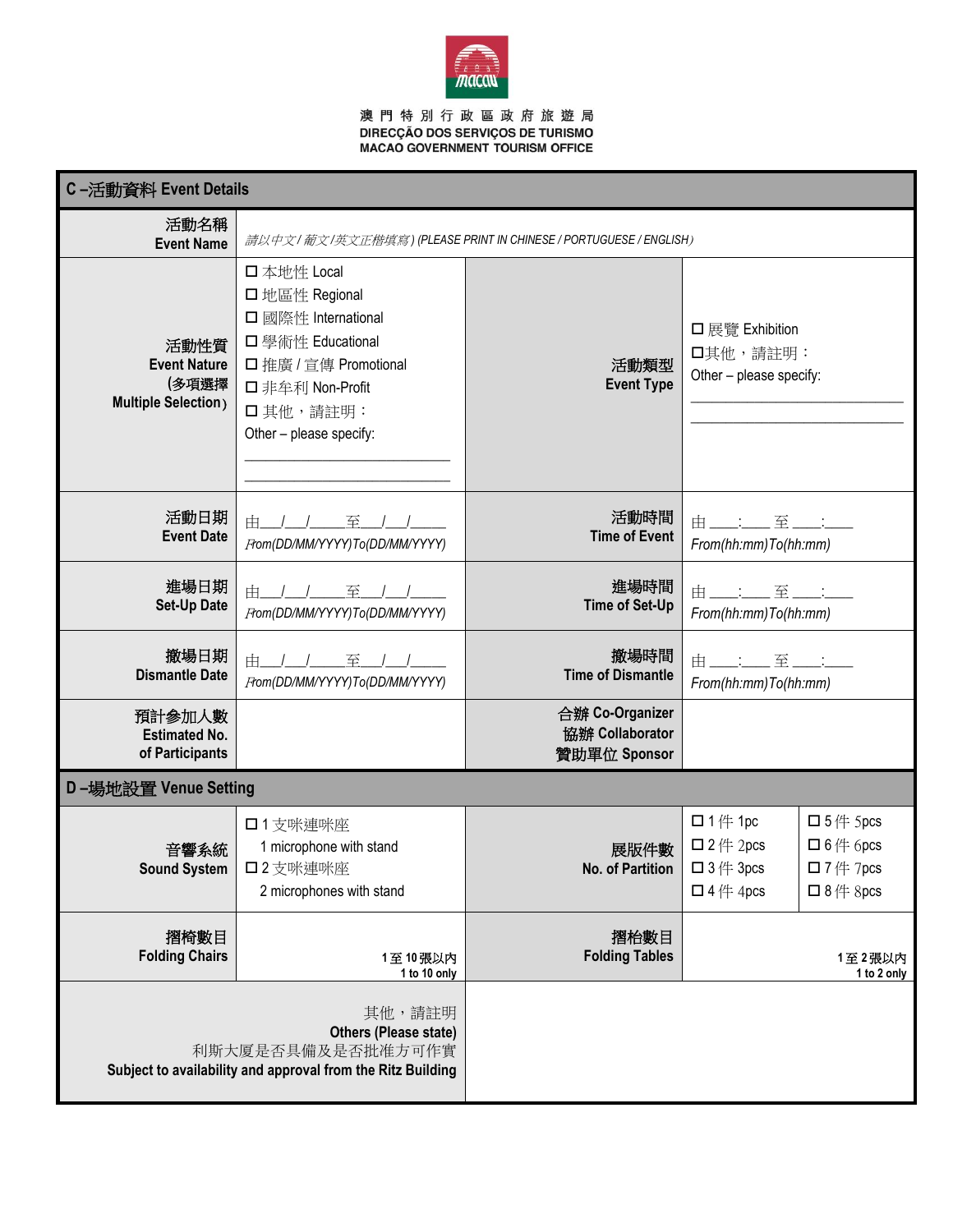

澳 門 特 別 行 政 區 政 府 旅 遊 局<br>DIRECÇÃO DOS SERVIÇOS DE TURISMO<br>MACAO GOVERNMENT TOURISM OFFICE

## E-場地設計圖 Venue Layout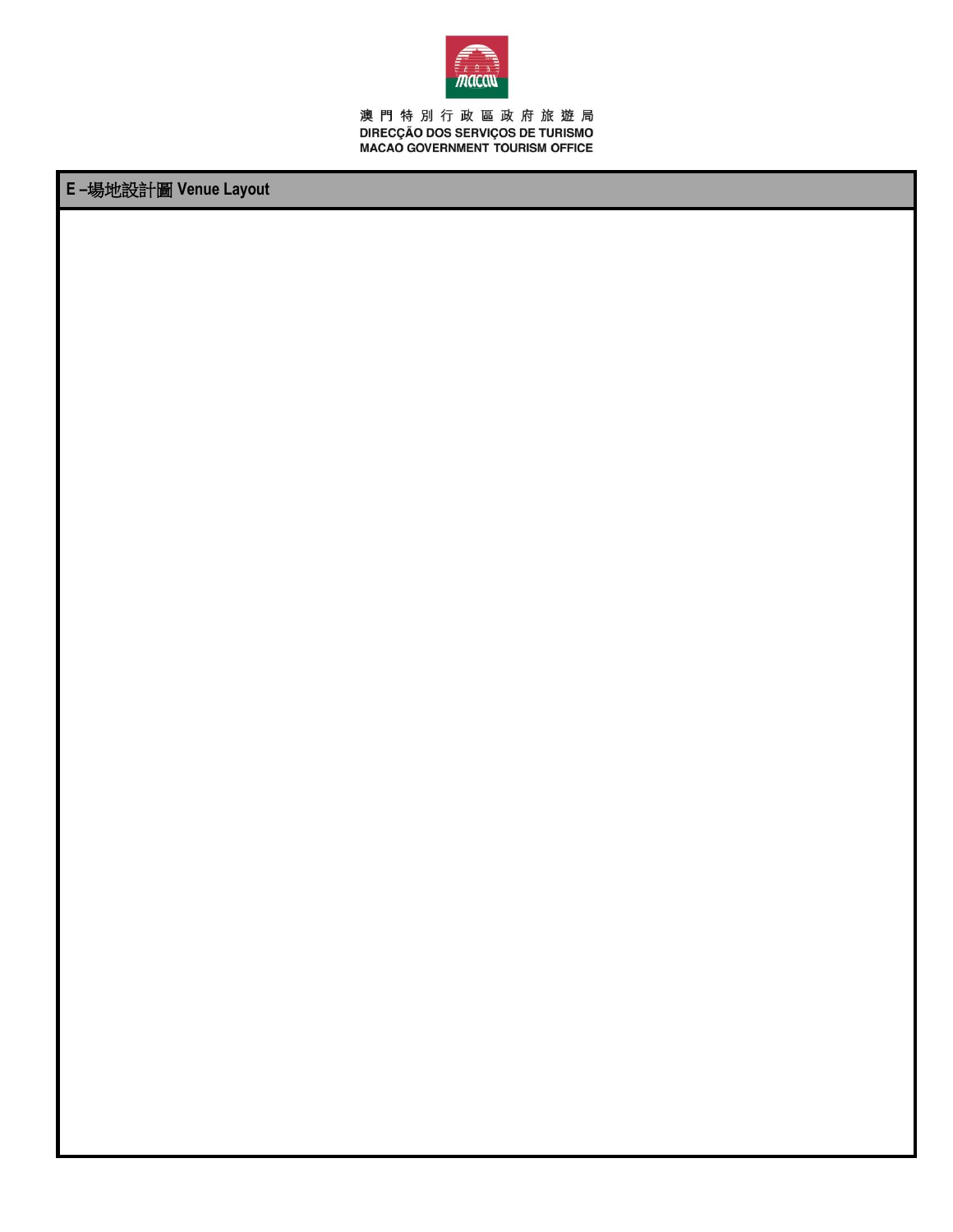

澳門特別行政區政府旅遊局 DIRECCÃO DOS SERVICOS DE TURISMO **MACAO GOVERNMENT TOURISM OFFICE** 

### 注意事項 **Notes**

- 遞交申請表並不表示申請已獲批核,本局將對該申請進行預審程序,未能提供必須遞交文件者,申請將不獲批核。 Submitting the application form does not mean that the application has been approved. MGTO will conduct a pre-review process for the application. If the required documents are not provided, the application will not be approved.
- 任何申請必須在**使用場地前最少 7 個工作天**遞交到本局;本局收齊文件後 5 個工作天內回覆,批核後申請人須填妥 及簽署"借用利斯大廈大堂展覽廳承諾聲明書"確保履行聲明書之內容。 Any application must be submitted to MGTO **at least 7 working days prior to using the venue**. MGTO reply within 5 working days after receiving all documents. Once the application is approved, the applicant must complete and sign the "Declaration of Commitment for Usage of the Ritz Building Exhibition Hall" to ensure the fulfillment of the content of the declaration.
- 填妥之申請表及信函可親臨、電郵或傳真至: Upon completion of this form and letter, please return it in person / email / fax to:

| 旅遊局 - 旅遊產品及活動廳                | <b>MGTO - Tourism Product and Events Department</b> |
|-------------------------------|-----------------------------------------------------|
| 設施管理處                         | <b>Facilities Management Division</b>               |
| 獲多利大廈 12樓                     | "Hot Line" Building, 12 <sup>th</sup> Floor         |
| 澳門宋玉牛廣場 335-341號              | Alameda Dr. Carlos d'Assumpção, nos 335-341, Macao  |
| 傳真:2870 3820                  | Fax: 2870 3820                                      |
| 電郵地址: dgi@macaotourism.gov.mo | Email: dgi@macaotourism.gov.mo                      |
|                               |                                                     |

▪ 如申請表未能提供足夠填寫空間,申請者可以附件形式作補充。如申請者未能提供有關資料或需填寫之部份不適 用時,請分別註明。

If the space provided is insufficient, a separate sheet may be used as an attachment to this application form. Where information is not yet available or not applicable, please indicate accordingly.

若取消或更改已批准的場地活動,必須在活動舉行前最少 3 個工作天通知旅遊局。

If cancellation or changes of the approved activity, MGTO must be notified at least 3 working days in advance.

- 申請人如有利用場地進行任何與原來申報不符的活動、或進行任何與現行法律相抵觸、附商業性質的產品推廣、 營銷或收費、涉及政治、宗教或法會儀式活動者,本局均有權拒絕其申請或停止其使用。 If the applicant uses the venue to conduct any activity that is inconsistent with the original declaration, or that is against the current law, conduct any product promotion, marketing or charging, with a commercial nature, or involves political, religious or ritual activities, MGTO has the right to reject the application or stop the usage.
- 如需使用非本局音響器材或其他設備(只限於開幕禮當天),須於申請來函備註中一併聲明,並獲本局批准後方可使 用,恕不接受臨時提出之要求。使用期間亦須遵守本局之工作人員的安排及指示。

If operation of audio equipment and apparatus (restricted to Opening Ceremony only) brought from outside must be stated clearly in the application letter and will only be allowed to use after MGTO's approval. Temporary request will not be accepted. Equipment and apparatus must be operated in accordance to the arrangement and indication of MGTO staffs.

- 如遇不可抗力情況今活動未能如期進行,申請人須以書面形式重新申請活動延期或取消。 In case of force majeure that prevents the activity from proceeding as scheduled, the applicant must reapply in written for the extension or cancellation of the activity.
- 本局有權對活動內容提出意見或要求修改。 MGTO has the right to comment on the content of the activity or request revision.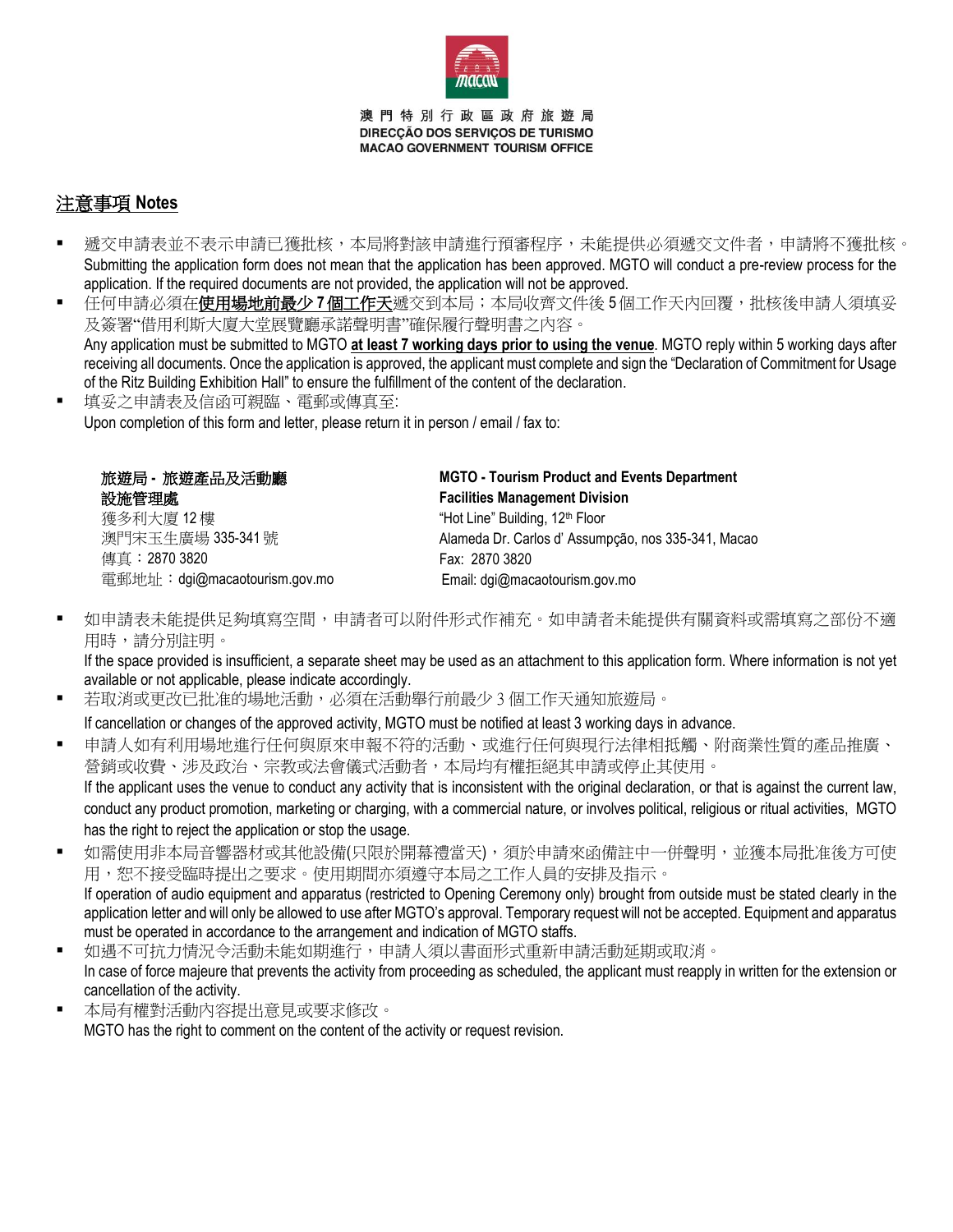

澳門特別行政區政府旅遊局 DIRECCÃO DOS SERVICOS DE TURISMO **MACAO GOVERNMENT TOURISM OFFICE** 

### 場地使用守則 **Venue Usage Rules**

- 未經旅遊局批准,申請人不得使用旅遊局的名稱及標誌。 Applicant is not allowed to use the name and logo of the MGTO without the approval of MGTO.
- 活動籌備時、活動期間或拆除裝飾佈置時,須嚴格遵守澳門特別行政區第 8/2014 號法律《預防和控制環境噪音》 之規定,倘因活動而引起的一切法律糾紛和責任,一概由申請人自行承擔。

When preparing for the activity, during or when dismantling the decorations, applicant must strictly abide by the provisions of Macao SAR law n.º8/2014 "Prevenção e contrado do ruído ambiental". If all legal disputes and responsibilities caused by activities are borne by the applicants themselves.

■ 申請人不可張貼海報或任何宣傳資料於利斯大廈門口外牆及內外入口處;展品只可安放於展覽廳範圍內,禁止在 展板或牆上使用釘、螺絲、強力膠等物品。 Applicant is not allowed to post posters or any promotional materials on the outer walls of the building, inside and outside of entrance.

Exhibits can only be placed in the exhibition hall, and cannot use nails, screws, super glue etc. on the display board or wall.

■ 申請之活動若涉及餐飲茶點、保安、清潔及工作人員等事宜,請自行負責相關之安排、管理、事後場地清理及費 用。

If the event involves catering, security, cleaning and working staffs etc., applicant should responsible for respective arrangement, management, site cleaning after the event and costs.

▪ 使用期間之安全維護、傷患急救、公共秩序亦應由申請人自行負責,如展品或個人財物有任何損壞或失竊等,本 局概不負責。

Safety on maintenance, first aid for injuries, and public order during usage are the responsibility of the applicant. MGTO will not responsible for any damage or theft of exhibits or personal property.

- 申請人須負責保持會場內外的整潔,展品、場地及設備的安全,倘若場地或原有設備在使用期間出現因使用不當 而導致損壞或遺失,申請人須負責賠償所涉及的部份或全部費用。 Applicant should responsible for keeping the venue clean and tidy, safety of exhibits, venue and equipment. If the venue or original
- equipment is damaged or lost due to improper use during usage, applicant should be responsible for part of or all costs involved. 申請人必須在展覽期最後一天內將展品移離展場及作整體場地清理,並還原場地至交付時的狀態,否則本局有權 保留以任何方式處理展品的權利。 Applicant must remove the exhibits and clean up the entire site within the last day of exhibition, and restore the site to the original state,

otherwise MGTO has the right to deal with the exhibits in any way.

- 申請人須對活動及相關宣傳內容負起全部責任。 Applicant must take full responsibility for the activities and related promotional content.
- 未取得旅遊局同意,不得自行與第三者交換或轉讓場地予第三者使用。 Without the approval of MGTO, it is not allowed to exchange or transfer the venue with or to a third party.
- 展覽廳跟隨利斯大廈之對外開放時間為每天上午九時至下午八時(旅遊局保留更改利斯大廈對外開放時間之權利), 申請人須嚴守使用時間,不得逾時佔用場地。

The exhibition hall follows the opening hours of Ritz Building which is from 9:00am-8:00pm every day (MGTO reserves the right to change the opening hours of the Ritz Building). Applicant must strictly abide by the usage time and overtime occupation of venue is not allowed. 特殊情況下,旅遊局將保留拒絕、取消或修改其場地借用申請的最後權利,並不作任何補償。

- MGTO reserves the final right to reject, cancel or revise venue booking under certain circumstances, without any compensation.
- 如申請人在填寫此表格時遇有困難或需要更詳細資料,請致電:+853 8593 0109 / 0110 或可使用電郵聯絡我們。 Should you encounter difficulties in completing the form, or if further information is needed, please contact us at:  $+85385930109/0110$ or email us.